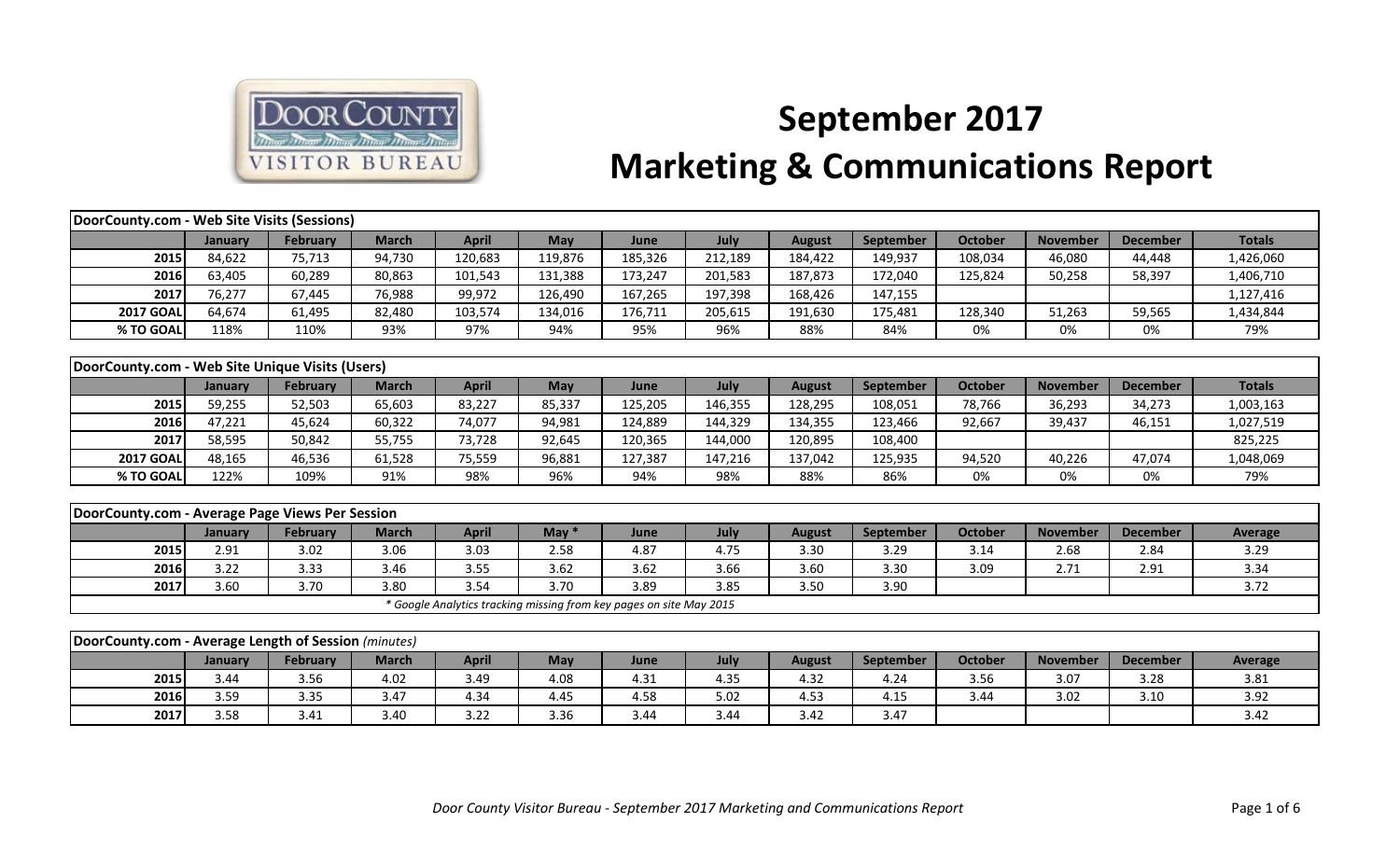| DoorCounty.com - Mobile Web Site Useage                     |                |           |              |              |                          |                                                                     |           |               |           |                          |                 |                 |               |
|-------------------------------------------------------------|----------------|-----------|--------------|--------------|--------------------------|---------------------------------------------------------------------|-----------|---------------|-----------|--------------------------|-----------------|-----------------|---------------|
|                                                             | January        | February  | <b>March</b> | <b>April</b> | $May*$                   | June                                                                | July      | <b>August</b> | September | <b>October</b>           | <b>November</b> | <b>December</b> | <b>Totals</b> |
| 2015                                                        | 39,024         | 21,610    | 43,392       | 54,501       | 30,019                   | 87,000                                                              | 103,550   | 94,460        | 75,538    | 56,316                   | 26,040          | 22,569          | 654,019       |
| 2016                                                        | 30,943         | 31,015    | 39,684       | 50,397       | 69,140                   | 91,729                                                              | 114,452   | 103,485       | 103,174   | 73,631                   | 26,980          | 31,466          | 766,096       |
| 2017                                                        | 38,705         | 35,937    | 41,817       | 57,049       | 71,136                   | 95,896                                                              | 102,656   | 102,829       | 90,935    |                          |                 |                 | 636,960       |
|                                                             |                |           |              |              |                          | * Google Analytics tracking missing from key pages on site May 2015 |           |               |           |                          |                 |                 |               |
|                                                             |                |           |              |              |                          |                                                                     |           |               |           |                          |                 |                 |               |
| DoorCounty.com - Top Ten Most Requested Pages for the Month |                |           |              |              |                          |                                                                     |           |               |           |                          |                 |                 |               |
| 1) /Home                                                    |                |           |              |              | 5) /stay/hotel-motel-inn |                                                                     |           |               |           | 9) /stay/find-lodging    |                 |                 |               |
| 2) / experience/ events                                     |                |           |              |              | 6) interactive-map       |                                                                     |           |               |           | 10)/experience           |                 |                 |               |
| 3) /autumn                                                  |                |           |              |              |                          | 7) /discover/guides-and-reports/visitor-guide                       |           |               |           |                          |                 |                 |               |
| 4) /stay                                                    |                |           |              |              |                          | 8) /stay/log-cabin-log-house/                                       |           |               |           |                          |                 |                 |               |
|                                                             |                |           |              |              |                          |                                                                     |           |               |           |                          |                 |                 |               |
| DoorCounty.com - Top Ten Sources for the Month              |                |           |              |              |                          |                                                                     |           |               |           |                          |                 |                 |               |
| 1) Google/organic                                           |                |           |              |              | 5) bing/organic          |                                                                     |           |               |           | 9) Amobee/Banners        |                 |                 |               |
| 2) Gimbal/Banners                                           |                |           |              |              | 6) Google/CPC            |                                                                     |           |               |           | 10) Facebook/Ad Lead Gen |                 |                 |               |
| 3) Direct/None                                              |                |           |              |              | 7) Yahoo/organic         |                                                                     |           |               |           |                          |                 |                 |               |
| 4) DCVB/Email                                               |                |           |              |              | 8) AdRoll/Banners        |                                                                     |           |               |           |                          |                 |                 |               |
|                                                             |                |           |              |              |                          |                                                                     |           |               |           |                          |                 |                 |               |
| Social Media: Facebook                                      |                |           |              |              |                          |                                                                     |           |               |           |                          |                 |                 |               |
| <b>Impressions</b>                                          | <b>January</b> | February  | <b>March</b> | <b>April</b> | May                      | June                                                                | July      | <b>August</b> | September | <b>October</b>           | <b>November</b> | <b>December</b> | <b>Totals</b> |
| 2015                                                        | 826,778        | 594,789   | 839,094      | 1,204,160    | 1,097,071                | 1,201,542                                                           | 1,286,647 | 925,223       | 1,065,510 | 1,045,703                | 1,088,533       | 563,186         | 11,738,236    |
| 2016                                                        | 994,271        | 1,014,098 | 758,324      | 1,194,643    | 1,530,365                | 1,611,401                                                           | 2,131,033 | 2,262,757     | 3,573,818 | 3,378,374                | 1,313,169       | 1,228,910       | 20,991,163    |
| 2017                                                        | 1,730,644      | 1,649,293 | 1,603,254    | 2,687,615    | 2,259,999                | 1,435,229                                                           | 1,284,035 | 3,663,514     | 2,488,993 |                          |                 |                 | 18,802,576    |
| <b>Post Views</b>                                           | January        | February  | <b>March</b> | <b>April</b> | May                      | June                                                                | July      | <b>August</b> | September | <b>October</b>           | <b>November</b> | <b>December</b> | <b>Totals</b> |
| 2015                                                        | 555,825        | 388,349   | 555,850      | 772,633      | 739,233                  | 768,594                                                             | 847,893   | 686,341       | 679,592   | 739,724                  | 856,575         | 407,601         | 7,998,210     |
| 2016                                                        | 780,727        | 773,366   | 581,832      | 855,534      | 1,164,837                | 1,281,364                                                           | 1,480,357 | 1,559,301     | 2,824,540 | 2,534,054                | 910,455         | 817,399         | 15,563,766    |
| 2017                                                        | 1,103,020      | 1,043,540 | 938,185      | 1,891,205    | 1,540,501                | 1,434,702                                                           | 1,368,385 | 1,745,392     | 1,347,353 |                          |                 |                 | 12,412,283    |
| <b>Page Views</b>                                           | January        | February  | <b>March</b> | <b>April</b> | May                      | June                                                                | July      | <b>August</b> | September | <b>October</b>           | <b>November</b> | <b>December</b> | <b>Totals</b> |
| 2015                                                        | 104,557        | 81,847    | 125,202      | 150,854      | 150,023                  | 168,039                                                             | 162,788   | 119,717       | 181,124   | 169,600                  | 1,388           | 81,295          | 1,496,434     |
| 2016                                                        | 112,475        | 103,983   | 87,177       | 153,588      | 172,031                  | 113,158                                                             | 233,864   | 369,832       | 311,572   | 335,892                  | 272,806         | 317,219         | 2,583,597     |
| 2017                                                        | 381,660        | 362,131   | 333,465      | 348,118      | 312,141                  | 231,287                                                             | 460,568   | 539,086       | 409,225   |                          |                 |                 | 3,377,681     |
| <b>Engagement</b>                                           | January        | February  | <b>March</b> | <b>April</b> | May                      | June                                                                | July      | <b>August</b> | September | <b>October</b>           | <b>November</b> | <b>December</b> | <b>Totals</b> |
| 2015                                                        | 24,832         | 14,834    | 26,432       | 32,633       | 32,944                   | 32,210                                                              | 30,093    | 24,461        | 32,364    | 35,477                   | 26,773          | 13,550          | 326,603       |
| 2016                                                        | 28,766         | 20,520    | 15,324       | 31,493       | 34,883                   | 34,678                                                              | 65,406    | 43,487        | 79,971    | 61,204                   | 30,010          | 25,511          | 471,253       |
| 2017                                                        | 39,773         | 43,991    | 32,927       | 43,020       | 31,885                   | 41,407                                                              | 39,918    | 60,790        | 49,173    |                          |                 |                 | 382,884       |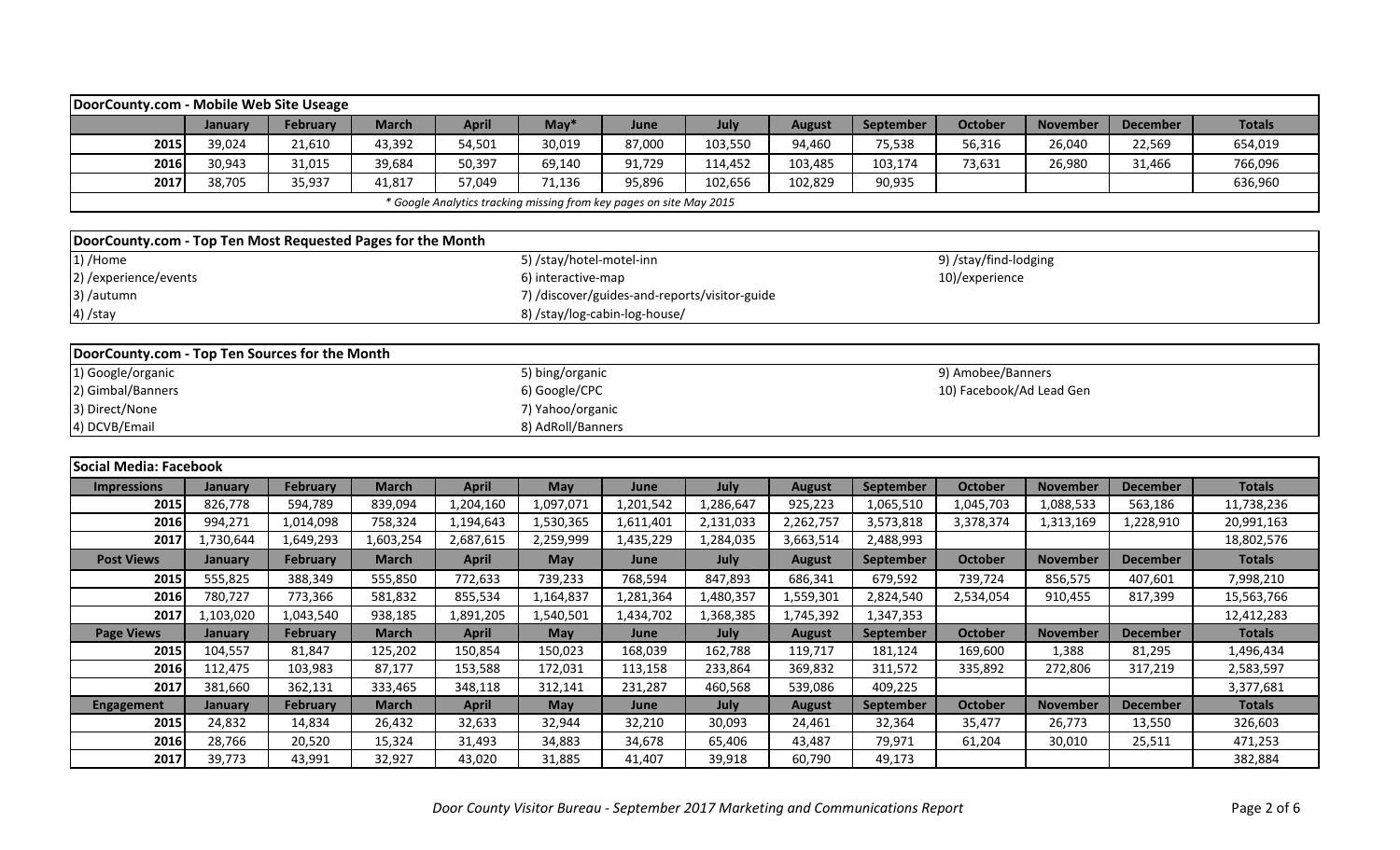| <b>Social Media: Twitter</b>                                            |                |                 |              |              |            |           |            |               |           |                |                 |                 |                        |
|-------------------------------------------------------------------------|----------------|-----------------|--------------|--------------|------------|-----------|------------|---------------|-----------|----------------|-----------------|-----------------|------------------------|
| <b>Followers</b>                                                        | <b>January</b> | <b>February</b> | <b>March</b> | <b>April</b> | <b>May</b> | June      | July       | <b>August</b> | September | <b>October</b> | <b>November</b> | <b>December</b> | <b>Annual % Growth</b> |
| 2015                                                                    | 3,585          | 3,652           | 3,709        | 3,781        | 3,872      | 3,992     | 4,096      | 4,153         | 4,219     | 4,261          | 4,302           | 4,350           | 21%                    |
| 2016                                                                    | 4,411          | 4,459           | 4,547        | 4,588        | 4,661      | 4,760     | 4,878      | 4,955         | 5,019     | 5,068          | 5,086           | 5,136           | 16%                    |
| 2017                                                                    | 5,201          | 5,264           | 5,368        | 5,439        | 5,531      | 5,674     | 5,731      | 5,858         | 5,947     |                |                 |                 |                        |
| <b>Impressions</b>                                                      | <b>January</b> | <b>February</b> | <b>March</b> | <b>April</b> | <b>May</b> | June      | July       | <b>August</b> | September | <b>October</b> | <b>November</b> | <b>December</b> | <b>Totals</b>          |
| 2015                                                                    | 2,257,152      | 1,533,877       | 1,517,133    | 704,372      | 2,271,820  | 2,700,702 | 2,634,001  | 4,648,946     | 5,502,863 | 2,459,054      | 4,013,608       | 9,737,951       | 39,981,479             |
| 2016                                                                    | 2,709,041      | 7,170,397       | 2,556,102    | 3,822,978    | 5,736,414  | 8,969,016 | 22,713,222 | 6,557,849     | 3,986,430 | 2,503,666      | 1,616,196       | 2,882,856       | 71,224,167             |
| 2017                                                                    | 2,816,512      | 4,663,206       | 2,852,765    | 1,830,035    | 5,233,685  | 5,010,000 | 4,870,000  | 6,330,000     | 5,090,000 |                |                 |                 | 38,696,203             |
|                                                                         |                |                 |              |              |            |           |            |               |           |                |                 |                 |                        |
| <b>Pay-Per-Click Results</b>                                            |                |                 |              |              |            |           |            |               |           |                |                 |                 |                        |
|                                                                         | January        | February        | <b>March</b> | <b>April</b> | <b>May</b> | June      | July       | <b>August</b> | September | <b>October</b> | <b>November</b> | <b>December</b> | <b>Totals</b>          |
| 2015                                                                    | 1,815          | 2,153           | 2,240        | 2,253        | 5,507      | 5,556     | 5,507      | 4,096         | 5,507     | 2,251          | 1,015           | 1,006           | 38,906                 |
| 2016                                                                    | 2,577          | 5,584           | 7,131        | 8,905        | 14,312     | 5,161     | 1,365      | 8,939         | 9,289     | 1,357          | 831             | 477             | 65,928                 |
| 2017                                                                    | 3,316          | 4,711           | 4,356        | 7,920        | 9,886      | 7,837     | 6,338      | 5,409         | 8,916     |                |                 |                 | 58,689                 |
|                                                                         |                |                 |              |              |            |           |            |               |           |                |                 |                 |                        |
| <b>Door County E-Newsletter - Number of E-Mails Sent (with remails)</b> |                |                 |              |              |            |           |            |               |           |                |                 |                 |                        |
|                                                                         | January        | <b>February</b> | <b>March</b> | <b>April</b> | <b>May</b> | June      | July       | <b>August</b> | September | <b>October</b> | <b>November</b> | <b>December</b> | <b>Totals</b>          |
| 2015                                                                    | 328,573        | 319,563         | 310,628      | 316,865      | 341,409    | 349,020   | 486,954    | 359,538       | 350,421   | 348,142        | 347,933         | 344,699         | 4,203,745              |
| 2016                                                                    | 688,006        | 336,747         | 334,214      | 285,196      | 292,101    | 617,581   | 324,801    | 364,339       | 363,905   | 362,390        | 364,584         | 362,183         | 4,696,047              |
| 2017                                                                    | 366,226        | 365,269         | 342,484      | 364,281      | 338,437    | 339,324   | 357,303    | 358,053       | 365,432   |                |                 |                 | 3,196,809              |

| Door County E-Newsletter - Open Rates |         |                 |              |              |        |        |        |        |                  |                |                 |                 |         |
|---------------------------------------|---------|-----------------|--------------|--------------|--------|--------|--------|--------|------------------|----------------|-----------------|-----------------|---------|
|                                       | Januarv | <b>February</b> | <b>March</b> | <b>April</b> | May    | June   | July   | August | <b>September</b> | <b>October</b> | <b>November</b> | <b>December</b> | Average |
| 2015                                  | 24.80%  | 23.60%          | 27.70%       | 28.70%       | 26.80% | 27.10% | 32.90% | 24.74% | 25.71%           | 24.20%         | 21.67%          | 20.06%          | 25.67%  |
| 2016                                  | 23.32%  | 20.69%          | 22.05%       | 29.88%       | 30.54% | 29.73% | 31.08% | 26.95% | 29.14%           | 26.27%         | 22.19%          | 21.70%          | 26.13%  |
| $*2017$                               | 19.00%  | 18.40%          | 20.00%       | 20.30%       | 22.10% | 26.90% | 21.25% | 22.15% | 23.93%           |                |                 |                 | 21.56%  |

*\*New deployment platform and template introduced for 2017*

| Door County E-Newsletter - Click Thru's |                |          |              |       |            |       |       |        |                  |         |                 |                 |                |
|-----------------------------------------|----------------|----------|--------------|-------|------------|-------|-------|--------|------------------|---------|-----------------|-----------------|----------------|
|                                         | <b>January</b> | February | <b>March</b> | April | <b>May</b> | June  | July  | August | <b>September</b> | October | <b>November</b> | <b>December</b> | <b>Average</b> |
| 2015                                    | 2.60%          | 2.90%    | 3.60%        | 1.30% | 3.41%      | 4.00% | 5.09% | 3.13%  | 3.85%            | 2.83%   | 2.01%           | 1.61%           | 3.28%          |
| 2016                                    | 3.53%          | 1.82%    | 3.22%        | 3.58% | 4.18%      | 3.37% | 3.90% | 2.71%  | 3.63%            | 3.11%   | 1.66%           | 1.72%           | 3.04%          |
| $*2017$                                 | L.38%          | 1.44%    | 2.46%        | 2.54% | 2.97%      | 3.33% | 3.21% | 3.25%  | 3.95%            |         |                 |                 | 2.73%          |

*\*New deployment platform and template introduced for 2017*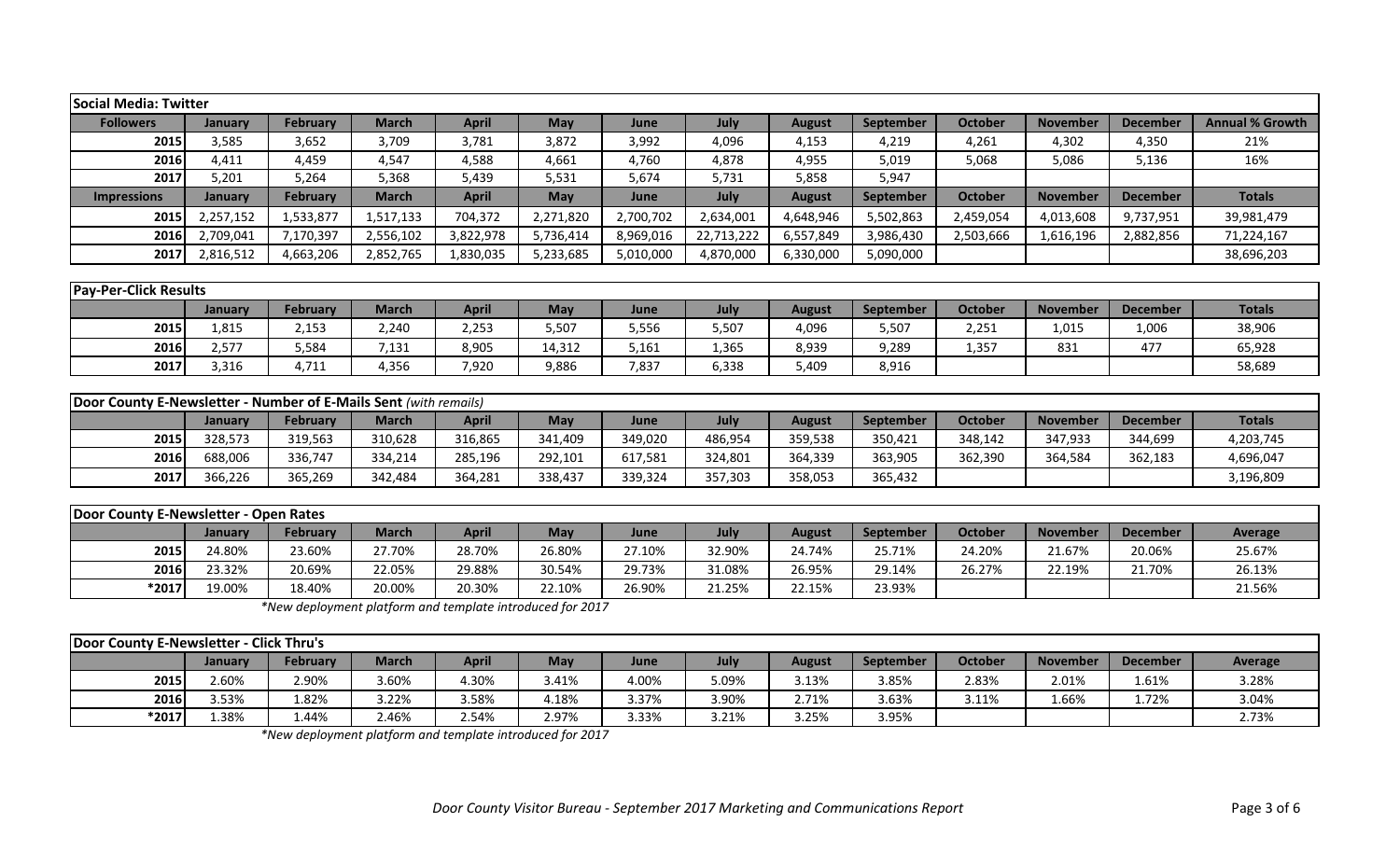| <b>Advertising - Gross Impressions</b> |         |           |           |              |            |             |           |           |            |           |                 |                 |              |
|----------------------------------------|---------|-----------|-----------|--------------|------------|-------------|-----------|-----------|------------|-----------|-----------------|-----------------|--------------|
|                                        | Januarv | February  | March     | <b>April</b> | <b>May</b> | <b>June</b> | July      | August    | September  | October   | <b>November</b> | <b>December</b> | <b>Total</b> |
| 2015                                   | 5.346   | 2,679,900 | 5,336,400 | 9,945,248    | 5,628,037  | 1,183,348   | 673,070   | 441,307   | 2,900,619  | 1,587,416 | 6,390           | 6,390           | 30,393,471   |
| 2016                                   | 599,103 | 54,767    | 613,755   | 2,418,226    | 8,905,652  | 7,792,796   | 1,157,356 | 096,104 ن | 4,521,300  | 3,376,859 | 745,927         | 599,977         | 35,881,822   |
| 2017                                   | 985,753 | 833,234   | 1,013,617 | 7,603,408    | 21,657,197 | 8,729,671   | 3,703,971 | 5,517,368 | 30,509,295 |           |                 |                 | 80,553,514   |

| Advertising -        | - Media Placed 2017 |                 |                        |          |                        |          |          |               |           |         |          |                 |              |
|----------------------|---------------------|-----------------|------------------------|----------|------------------------|----------|----------|---------------|-----------|---------|----------|-----------------|--------------|
|                      | <b>January</b>      | <b>February</b> | <b>March</b>           | April    | May                    | June     | July     | <b>August</b> | September | October | November | <b>December</b> | <b>Total</b> |
| <b>Total Paid</b>    | 6,875ز              | 6,678           | \$6,658                | \$29,250 | \$437,538              | 6122.177 | \$29,152 | \$42,563      | \$97,545  |         |          |                 | \$789,735    |
| <b>Co-Op Dollars</b> | 6,375ذ              | \$750           | <b>2.225</b><br>22,225 | \$6,525  | $A - F - F$<br>\$6,525 | \$9,825  | \$16,025 | \$8,625       | \$7,325   | \$2,625 | \$1,925  |                 | \$68,750     |

| <b>Online Video Views</b> (includes YouTube channels, Vimeo channel and live or embedded Facebook videos featuring DCVB video content such as Explore The Door, Our Door County, aerial videos, TV ads, etc) |         |                 |              |        |         |         |         |         |                  |         |                 |          |               |
|--------------------------------------------------------------------------------------------------------------------------------------------------------------------------------------------------------------|---------|-----------------|--------------|--------|---------|---------|---------|---------|------------------|---------|-----------------|----------|---------------|
|                                                                                                                                                                                                              | Januarv | <b>February</b> | <b>March</b> | April  | Mav     | June    | July    | August  | <b>September</b> | October | <b>November</b> | December | <b>Totals</b> |
| 2015                                                                                                                                                                                                         | 5.731   | 7,223           | 8,932        | 8,134  | 13,319  | 16,888  | 20,796  | 24,895  | 21,995           | 23,020  | 18,771          | 19,107   | 189,811       |
| 2016                                                                                                                                                                                                         | 27.083  | 22,279          | 41,152       | 44,323 | 159,171 | 103,794 | 93,713  | 200,640 | 59,224           | 104.412 | 46,546          | 36,831   | 939,168       |
| 2017                                                                                                                                                                                                         | 108.900 | 58,593          | 230,569      | 93,567 | 310,188 | 108,716 | 156,202 | 273.789 | 131,248          |         |                 |          | 1.471.772     |

| <b>Media Marketing Program - Impressions</b> |                 |                 |              |              |            |            |            |               |                  |            |                 |                 |               |
|----------------------------------------------|-----------------|-----------------|--------------|--------------|------------|------------|------------|---------------|------------------|------------|-----------------|-----------------|---------------|
|                                              | January         | <b>February</b> | <b>March</b> | <b>April</b> | May        | June       | July       | <b>August</b> | <b>September</b> | October    | <b>November</b> | <b>December</b> | <b>Totals</b> |
|                                              | 2015 28,017,364 | 1,823,856       | 20,098,799   | 22.527.085   | 3,830,004  | 19,201,677 | 30,984,433 | 36,995,848    | 9,122,770        | 2,746,629  | 6,293,744       | 16,144,032      | 197,786,241   |
| 2016                                         | 767,047         | 4,699,826       | 39,967,510   | 24,274,037   | 16,899,042 | 31,660,644 | 16,773,144 | 36,910,747    | 13,325,257       | 65,351,054 | 16,580,936      | 134,684,186     | 401,893,430   |
| 2017                                         | 1,622,190       | 23,245,548      | 46,255,024   | 59,347,949   | 63,113,257 | 471.473    | 9,467,495  | 12,243,846    | 9,599,786        |            |                 |                 | 225,366,568   |
| <b>2017 GOAL</b>                             | 30,460,385      | 9,619,628       | 29,867,350   | 18,720,410   | 16,305,274 | 23,766,590 | 25,752,035 | 25,565,560    | 19,797,333       | 69,351,188 | 8,808,801       | 34,275,847      | 312,290,401   |
| % TO GOAL                                    | 5%              | 242%            | 155%         | 317%         | 387%       | 2%         | 37%        | 48%           | 48%              | 0%         | 0%              | 0%              | 72%           |

| Media Marketing Program - Visiting Journalists |                |          |              |              |            |      |      |               |                  |                |                 |          |               |
|------------------------------------------------|----------------|----------|--------------|--------------|------------|------|------|---------------|------------------|----------------|-----------------|----------|---------------|
|                                                | <b>January</b> | February | <b>March</b> | <b>April</b> | <b>May</b> | June | July | <b>August</b> | <b>September</b> | <b>October</b> | <b>November</b> | December | <b>Totals</b> |
| 2015                                           |                |          |              |              |            | 14   | 19   | 12            |                  |                |                 |          |               |
| 2016                                           |                |          |              |              |            | 16   |      | 13            |                  | 14             |                 |          |               |
| 2017                                           | ᆠ              |          |              |              |            | 16   |      |               |                  |                |                 |          |               |
| <b>2017 GOAL</b>                               | 10             |          |              |              |            | 22   |      |               |                  | 14             |                 |          |               |
| % TO GOAL                                      | 110%           |          |              |              | 113%       | 73%  |      | 188%          | 113%             | 0%             |                 |          | 86%           |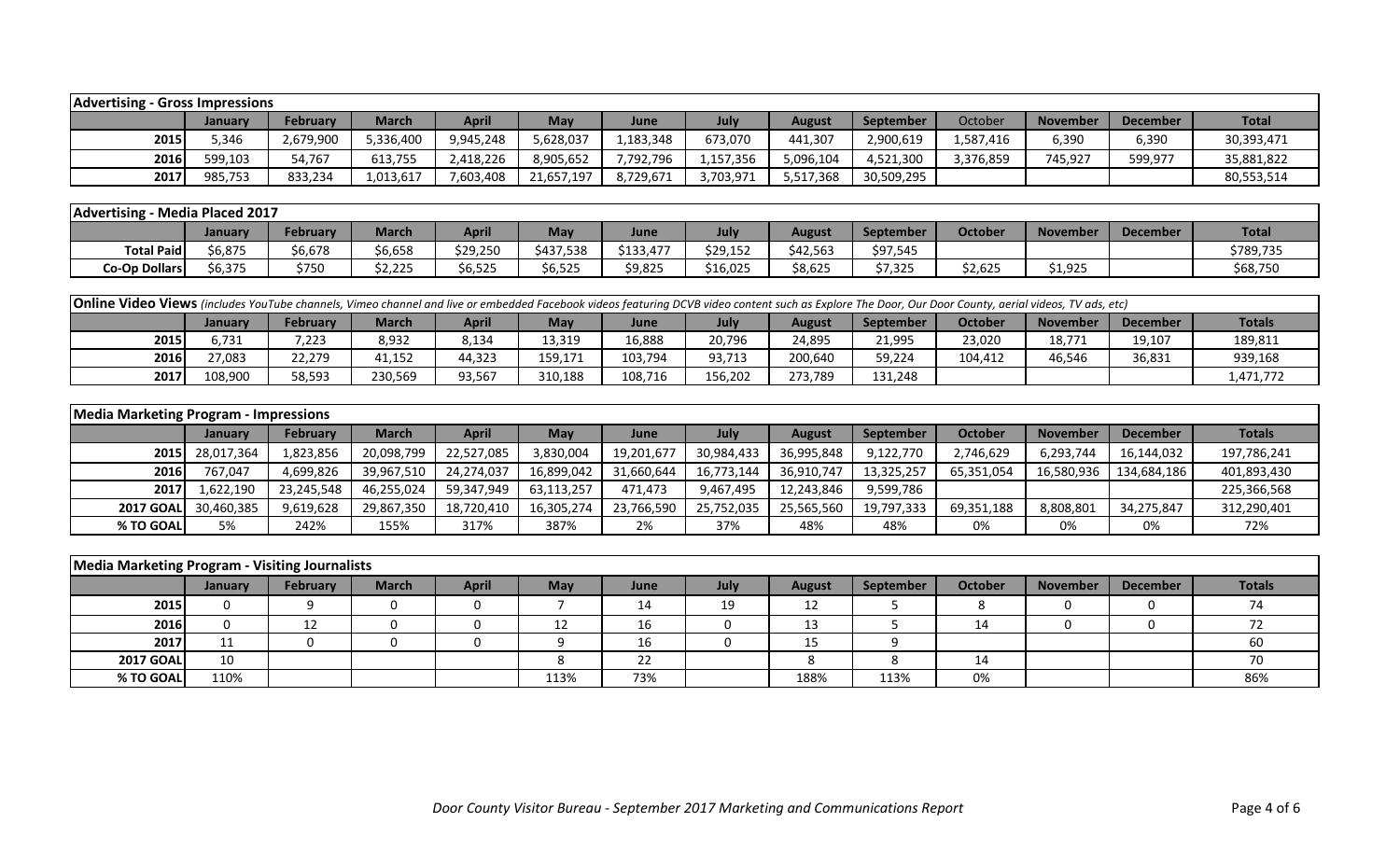| Media Marketing Program - Ad Value Equivalency |                |                 |                  |              |             |           |           |               |                  |                |                 |                 |               |
|------------------------------------------------|----------------|-----------------|------------------|--------------|-------------|-----------|-----------|---------------|------------------|----------------|-----------------|-----------------|---------------|
|                                                | <b>January</b> | <b>February</b> | <b>March</b>     | <b>April</b> | May         | June      | July      | <b>August</b> | September        | <b>October</b> | <b>November</b> | <b>December</b> | <b>Totals</b> |
| 2015                                           | \$70,320       | \$72,596        | \$80,581         | \$330,607    | \$1,209,143 | \$282,586 | \$168,520 | \$154,576     | \$174,956        | \$40,256       | \$56,902        | \$93,224        | \$2,734,267   |
| 2016                                           | \$147,959      | \$94,919        | \$200,684        | \$186,717    | \$296,988   | \$87,288  | \$133,852 | \$242,453     | \$264,471        | \$136,292      | \$163,845       | \$282,954       | \$2,238,422   |
| 2017                                           | \$84,480       | \$358,050       | \$249,878        | \$323,850    | \$1,422,511 | \$98,393  | \$42,510  | \$176,288     | \$62,018         |                |                 |                 | \$2,817,978   |
|                                                |                |                 |                  |              |             |           |           |               |                  |                |                 |                 |               |
| <b>Group Tour Contacts</b>                     |                |                 |                  |              |             |           |           |               |                  |                |                 |                 |               |
|                                                | January        | February        | <b>March</b>     | <b>April</b> | May         | June      | July      | <b>August</b> | <b>September</b> | <b>October</b> | <b>November</b> | <b>December</b> | <b>Totals</b> |
| 2015                                           | 134            | 451             | 110              | 206          | 188         | 179       | 176       | 89            | 125              | 67             | 149             | 1               | 1,875         |
| 2016                                           | 71             | 614             | 102              | 73           | 58          | 118       | 111       | 209           | 108              | 108            | 109             | 226             | 1,907         |
| 2017                                           | 41             | 329             | 136              | 49           | 133         | 48        | 123       | 133           | 10               |                |                 |                 | 1,002         |
|                                                |                |                 |                  |              |             |           |           |               |                  |                |                 |                 |               |
| <b>Group Tour Inquiries</b>                    |                |                 |                  |              |             |           |           |               |                  |                |                 |                 |               |
|                                                | January        | <b>February</b> | <b>March</b>     | <b>April</b> | May         | June      | July      | <b>August</b> | September        | <b>October</b> | <b>November</b> | <b>December</b> | <b>Totals</b> |
| 2015                                           | 33             | 19              | 13               | 15           | 12          | 9         | 15        | 13            | 15               | 23             | 8               | $\mathbf{1}$    | 176           |
| 2016                                           | 41             | 22              | $\boldsymbol{6}$ | 15           | 5           | 12        | 9         | 19            | $\overline{7}$   | $\overline{4}$ | $\overline{7}$  | 3               | 150           |
| 2017                                           | 5              | 12              | 10               | 8            | 6           | 8         | 6         | 10            | 5                |                |                 |                 | 70            |
|                                                |                |                 |                  |              |             |           |           |               |                  |                |                 |                 |               |
| <b>Meeting/Event Planner Contacts</b>          |                |                 |                  |              |             |           |           |               |                  |                |                 |                 |               |
|                                                | January        | <b>February</b> | <b>March</b>     | <b>April</b> | May         | June      | July      | <b>August</b> | September        | <b>October</b> | <b>November</b> | <b>December</b> | <b>Totals</b> |
| 2015                                           | 97             | 85              | 171              | 188          | 209         | 181       | 373       | 120           | 101              | 149            | 52              | 59              | 1,785         |
| 2016                                           | 1,000          | 338             | 158              | 182          | 162         | 18        | 338       | 90            | 170              | 145            | 216             | 3               | 2,820         |
| 2017                                           | 1,508          | 36              | 125              | 671          | 530         | 25        | 519       | 18            | 11               |                |                 |                 | 3,443         |
|                                                |                |                 |                  |              |             |           |           |               |                  |                |                 |                 |               |
| <b>Meeting/Event Planner Inquiries</b>         |                |                 |                  |              |             |           |           |               |                  |                |                 |                 |               |
|                                                | January        | <b>February</b> | <b>March</b>     | <b>April</b> | May         | June      | July      | <b>August</b> | September        | <b>October</b> | <b>November</b> | <b>December</b> | <b>Totals</b> |
| 2015                                           | 82             | 35              | 42               | 56           | 66          | 76        | 54        | 37            | 31               | 28             | 20              | 21              | 548           |
| 2016                                           | 41             | 35              | 21               | 26           | 40          | 17        | 24        | 21            | 16               | 6              | 9               | $\mathbf{1}$    | 257           |
| 2017                                           | 12             | 10              | 6                | 9            | 14          | 19        | 8         | 11            | 5                |                |                 |                 | 94            |